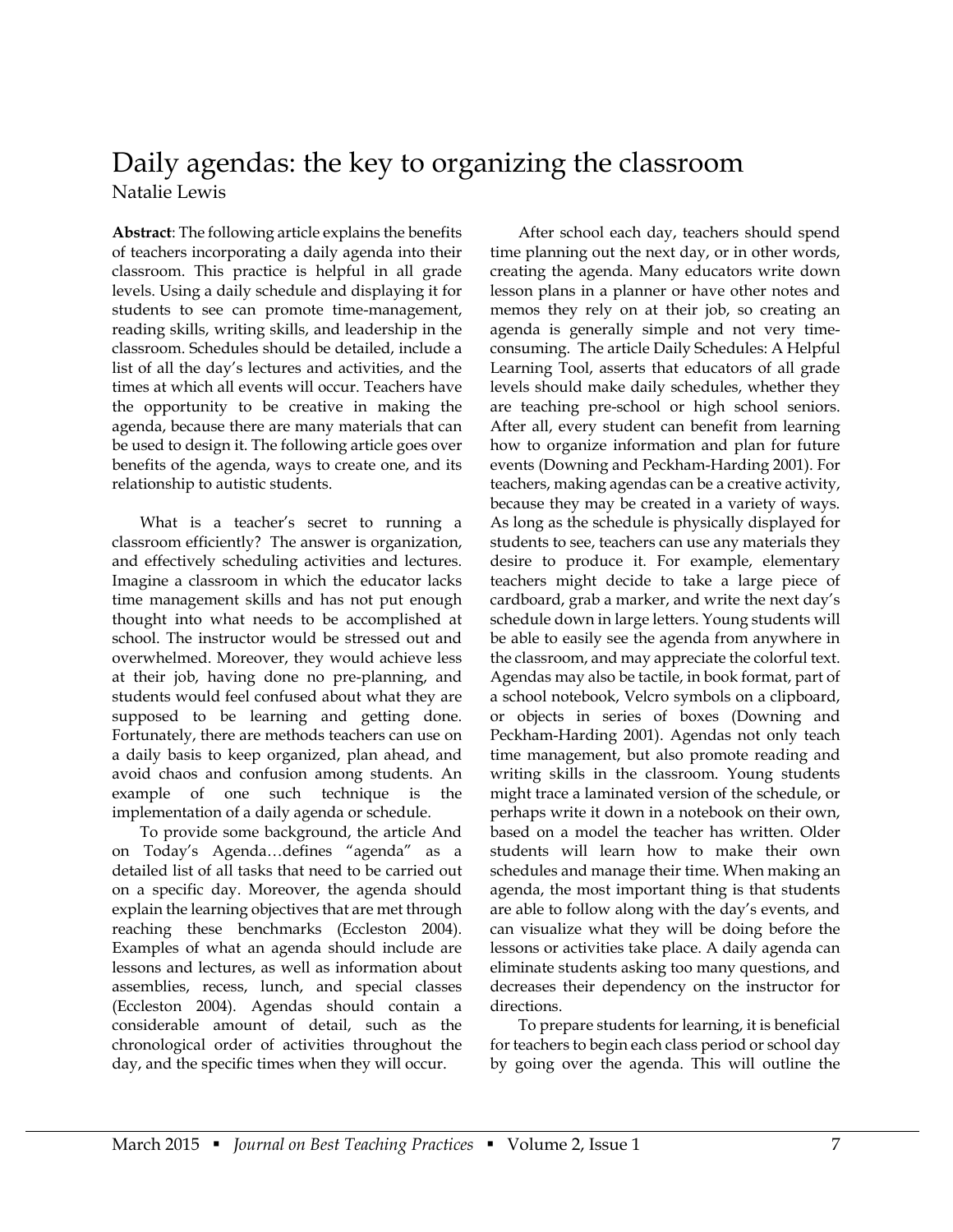student's day for them, and teachers will have the opportunity to emphasize the most important upcoming lessons or tasks. Pupils may be more motivated to work and focus more intently if they have a clear understanding of what objectives matter the most to their teacher. Additionally, teachers can use the time going over the agenda to point out areas that students need to improve in. Perhaps the class did not behave well the day before at recess, or they were so off-task that they were unable to get as far as they should have on a lesson or art project. Discussing the plan for each day opens doors for teachers to have such conversations, particularly because some tasks from the previous day's schedule might be carried over to the current day (Eccleston 2004). Once the school day nears its end, teachers have another opportunity to bring out the agenda. Before the class goes home, a volunteer could come to the front of the room, review the agenda, and determine what the class was able to accomplish that day. The agenda serves as a "checklist" for the student leading his or her peers (Eccleston 2004). In order for the instructor to assess what students learned on a given day, the volunteer should be asked to summarize the lessons mentioned in the daily schedule. Moreover, teachers can encourage other students to make suggestions about the agenda, and ask questions. Is the class being as efficient as possible in getting the tasks of the day done? Are there any points from the daily lesson that the teacher could clarify? The use of the agenda facilitates many constructive discussions in the classroom, and also promotes the practice of public speaking when students review it one last time.

In addition to the benefits above, the daily agenda serves as a good communication tool both in the classroom and at home. If students are given a physical, written copy of the schedule they can take home, it opens up communication with parents, because they have a tangible record of what they did that day (Downing and Peckham-Harding 2001). When a parent asks their child, "What did you do in school today?" the standard response is "nothing." However, owning a copy of the agenda gives students a good starting point to begin a conversation about their day. It draws to their memory specific things that transpired during

each event listed on the agenda. Also, parents can ask specific questions about the items on the schedule, prompting more detailed answers from their child. A final advantage of taking the daily agenda home is that teachers can write notes on it about a student's accomplishments and behavior that day (Downing and Peckham-Harding 2001). If a child worked especially well with others, got an "A" on a test, or needed extra help in a certain subject, teachers can send messages home to inform parents about these matters, allowing them to be inthe-know and play a more active role in their child's learning.

When teachers construct daily plans for their classroom, it is important that they consider not all students have the ability to follow the same schedule. The article Teaching On-Task and On-Schedule Behaviors to High-Functioning Children with Autism Via Picture Activity Schedules explains that children with autism or other learning disabilities may have difficulty staying on task, finishing activities, or transitioning to the next job that needs to be done. Verbal prompts from teachers can be difficult for students with autism to decipher, so Schopler, Mesibov, and Hearsey (1995) have suggested using a structured teaching program that features visual stimuli, which are easier for these students to understand. Autistic students could receive their daily schedule of activities through such mediums as photographs, drawings, symbols, and words (Bryan and Gast 2000). The key is developing a specific system for the student that he or she will personally comprehend and work well with. Teachers need to discover what particular approach works best for an individual student. If a child with autism can visualize what needs to be done, they can learn to follow their own activity schedule, both at home and at school. The goal of incorporating specialized agendas is to ensure that all students have an equal opportunity to learn as much as they are able to, and to encourage that children with special needs integrate as much as possible into the classroom setting. The TEACCH program is a model implemented in schools to better educate students with disabilities, and suggests the use of visual schedules to improve the classroom participation and performance of students with autism (Bryan